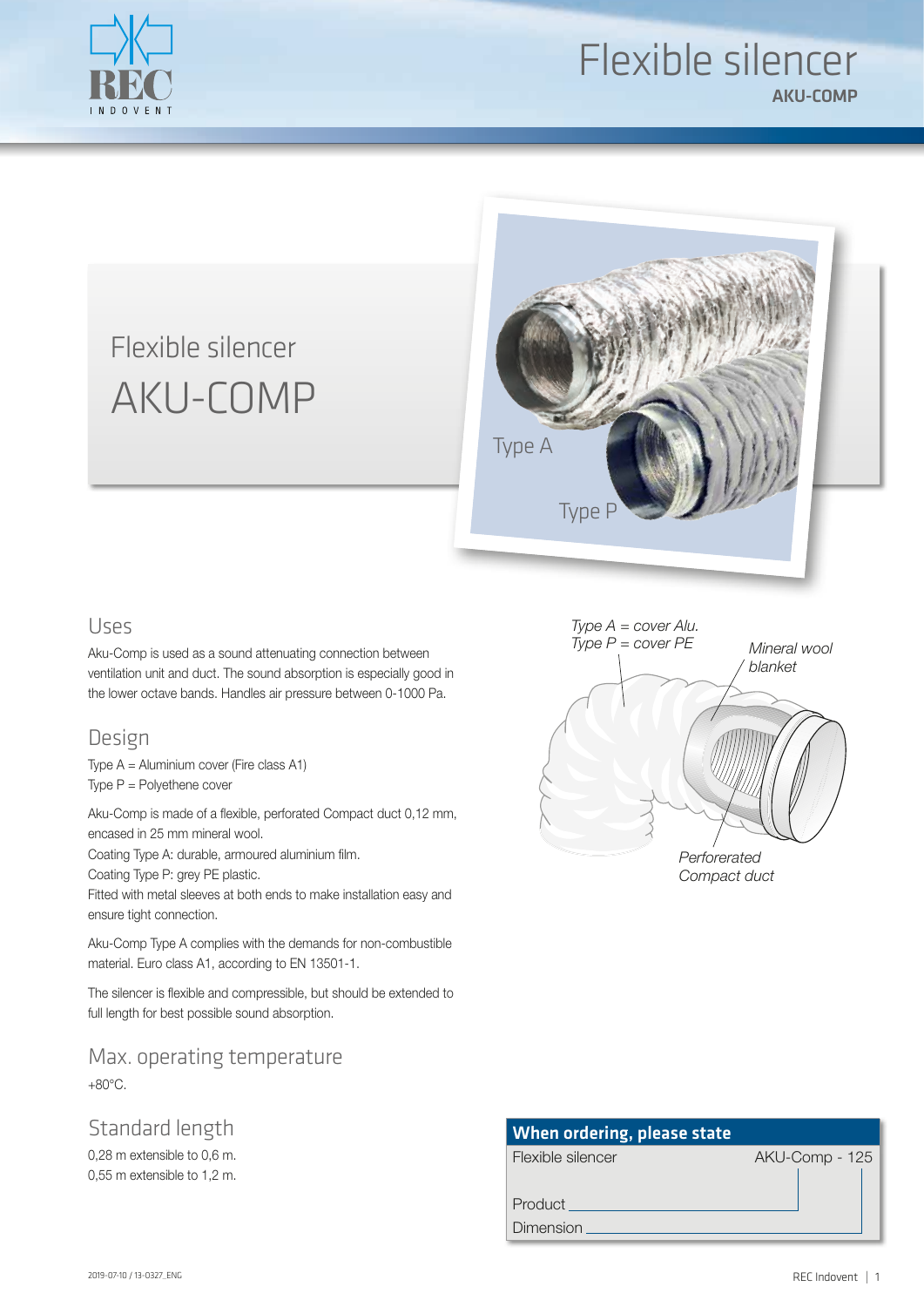

## Measured sound reduction dB

## Length: 0,6 meter

Measured sound reduction for Aku-Comp

(fully extended, straight; Swedish test method SS-EN ISO 7235).

| <b>Dim</b>     | Length<br>m | Medium frequency in octave band (Hz) |     |     |     |      |      |      |      |
|----------------|-------------|--------------------------------------|-----|-----|-----|------|------|------|------|
| $\emptyset$ mm |             | 63                                   | 125 | 250 | 500 | 1000 | 2000 | 4000 | 8000 |
| 80             | 0,6         | 25                                   | 23  | 32  | 33  | 29   | 34   | 16   | 10   |
| 100            | 0,6         | 27                                   | 21  | 31  | 27  | 24   | 20   | 9    | 7    |
| 125            | 0,6         | 25                                   | 20  | 25  | 22  | 20   | 20   | 10   | 8    |
| 160            | 0,6         | 20                                   | 14  | 20  | 19  | 17   | 17   | 8    | 6    |
| 200            | 0,6         | 23                                   | 13  | 18  | 13  | 12   | 15   | 7    | 5    |
| 250            | 0,6         | 19                                   | 15  | 17  | 12  | 12   | 17   | 7    | 5    |
| 315            | 0,6         | 16                                   | 13  | 13  | 8   | 10   | 10   | 5    | 3    |

#### Length: 1,2 meter

Measured sound reduction for Aku-Comp

(fully extended, straight; Swedish test method SS-EN ISO 7235).

| <b>Dim</b>     | Length<br>m | Medium frequency in octave band (Hz) |     |     |     |      |      |      |                |
|----------------|-------------|--------------------------------------|-----|-----|-----|------|------|------|----------------|
| $\emptyset$ mm |             | 63                                   | 125 | 250 | 500 | 1000 | 2000 | 4000 | 8000           |
| 80             | 1,2         | 29                                   | 29  | 40  | 43  | 38   | 42   | 24   | 16             |
| 100            | 1,2         | 33                                   | 27  | 35  | 33  | 37   | 42   | 33   | 16             |
| 125            | 1,2         | 26                                   | 30  | 34  | 29  | 34   | 40   | 38   | 17             |
| 160            | 1,2         | 17                                   | 20  | 30  | 28  | 28   | 37   | 36   | 14             |
| 200            | 1,2         | 13                                   | 20  | 30  | 23  | 24   | 35   | 23   | 14             |
| 250            | 1,2         | 25                                   | 28  | 22  | 17  | 19   | 21   | 8    | $\overline{7}$ |
| 315            | 1,2         | 28                                   | 21  | 18  | 15  | 17   | 17   | 8    | 6              |